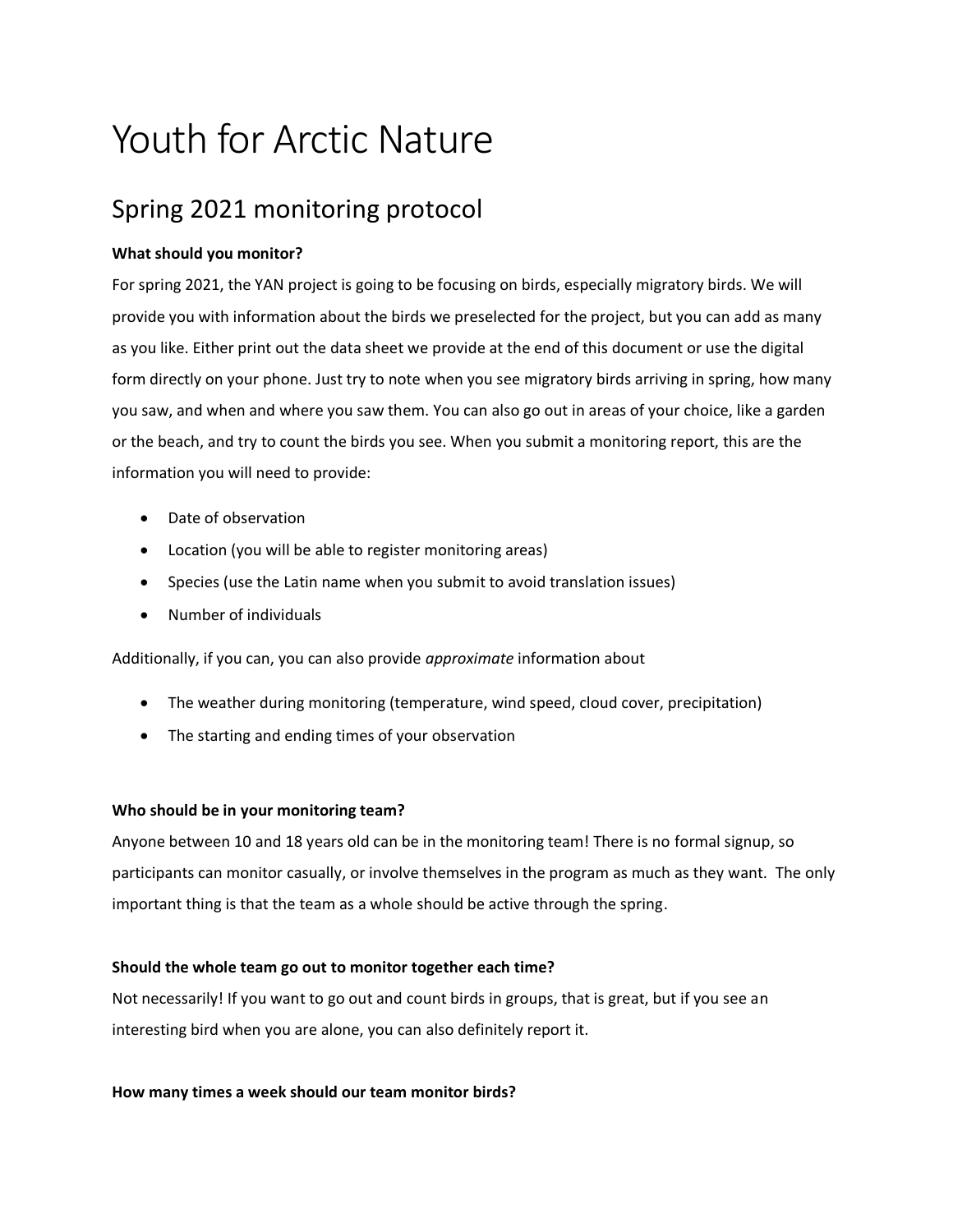Mark down whenever you see new migratory birds arriving in spring if you can, and if possible, record your observations of a species until it has arrived for good (when you have seen around 10 individuals). Other monitoring like bird counts at specific locations, are optional, and you can do them whenever you want.

## **Step 1: Registering your team**

Fill in [the team registration form.](https://form.jotform.com/210191798791062) For this, you just need to choose a team name and a youth leader. The youth leader must be an adult (18 or older) who will be our contact for your team. You can always go back on the form to change the youth leader.

Once the team is registered, we will add it to our database, and you will be able to choose monitoring plots and start monitoring!

## **Step 2: Registering your plots**

Once the team is registered, we will send the youth leader a customizable and cooperative map. Now, you can choose the areas you want to monitor!

**IMPORTANT**: Your monitoring plots should not be too small, because this project does not need to pinpoint exactly where a bird was seen. For example, a good size for a monitoring plot is a park, a small forest, a community garden, a school, or your town's harbor and coastline.

You can add as many as you want, however small or big, whenever you want. Each plot should be defined on a separate layer.

## **How to create a monitoring plot?**

1. Create a new layer

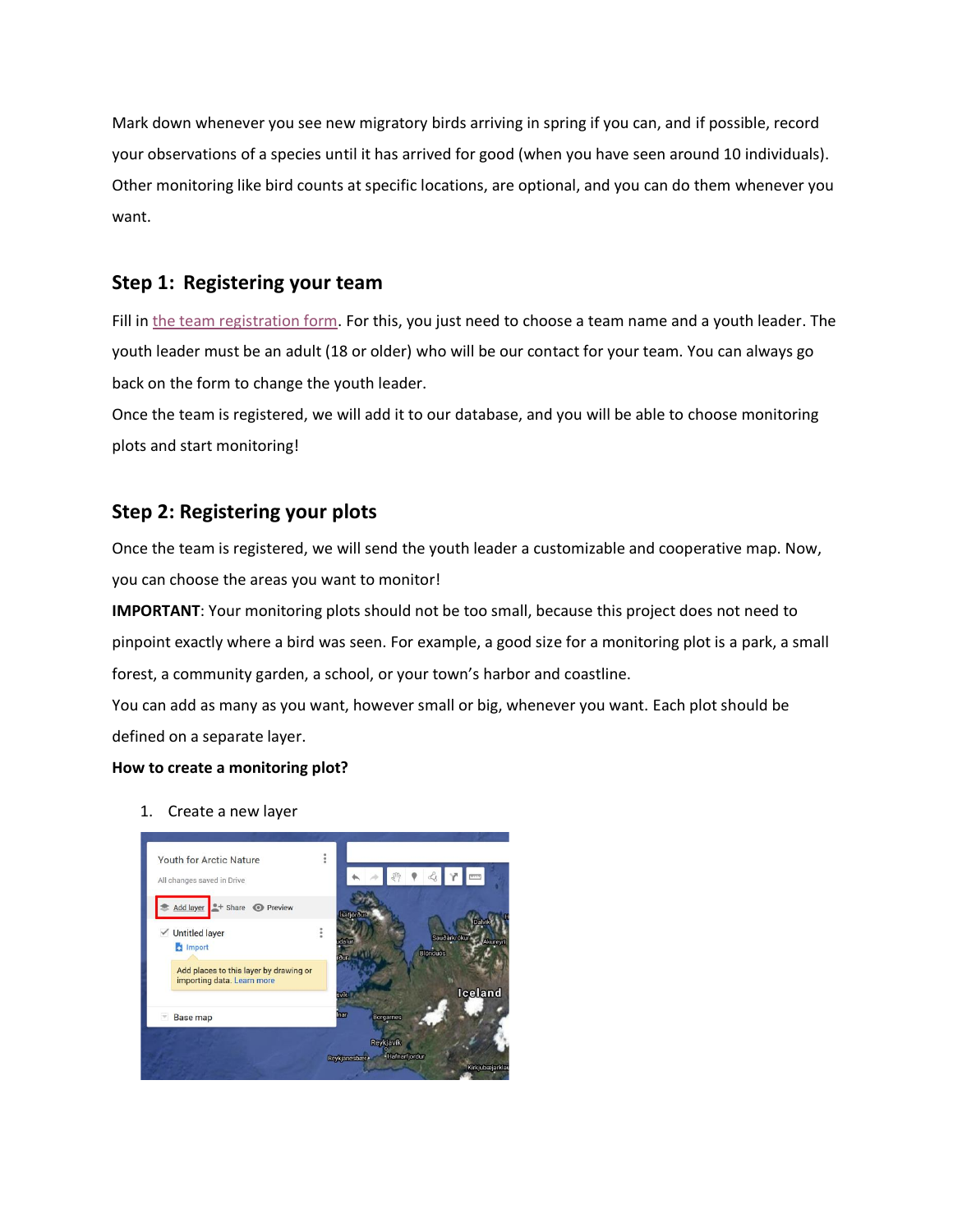#### 2. Name your monitoring plot



3. Define your monitoring plot by delimiting the area using 4 markers



4. Create a new layer every time you define a new plot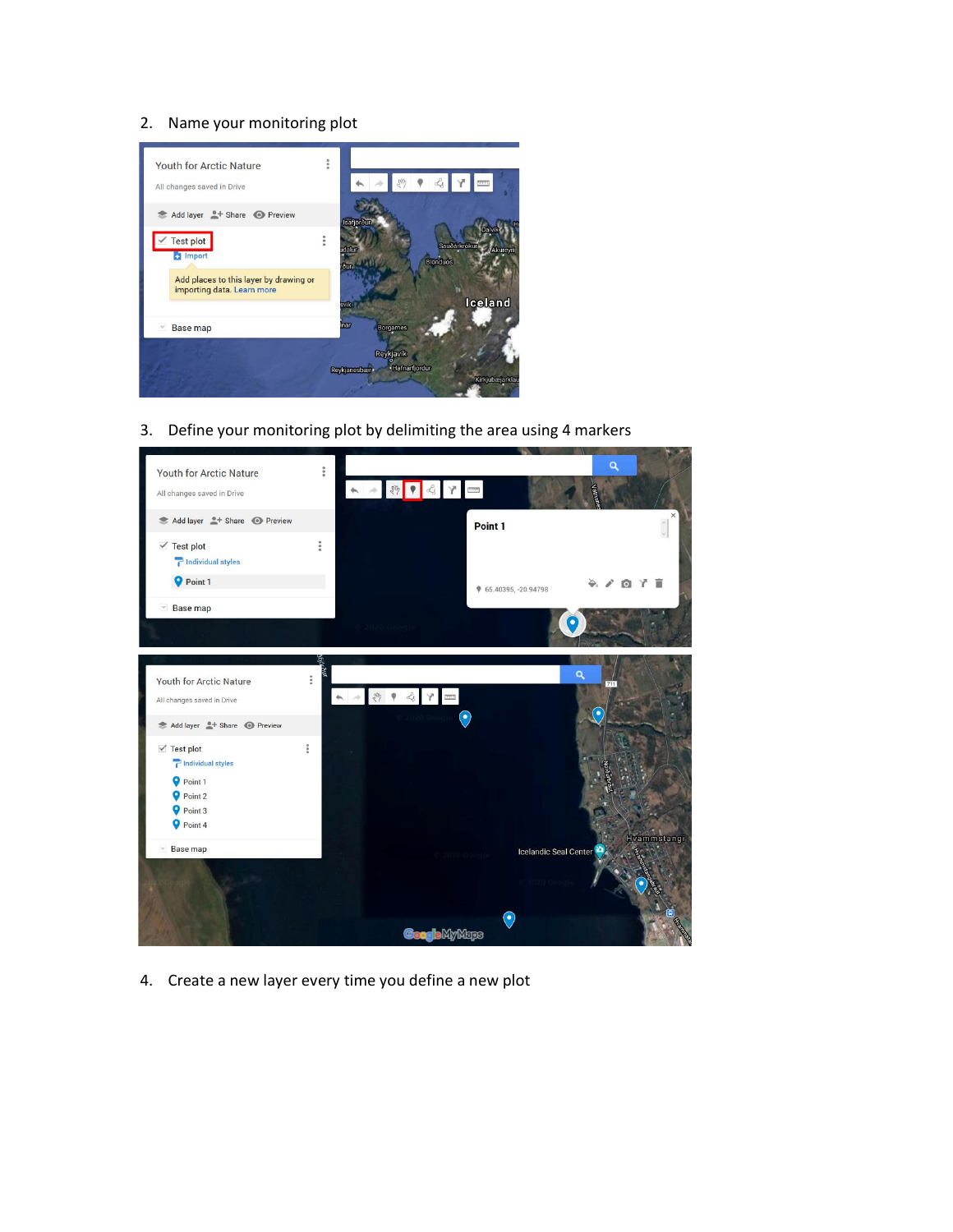## **Step 3: start monitoring!**

You can go out monitoring using the printed data sheet provided on the next page, or you can immediately fill out [the form](https://form.jotform.com/210183446647053) online. For the physical data sheet:

- Just write the time once at the start of your monitoring, and once at the end
- If it doesn't change a lot, all weather data can be written down only once at the start of your observation. You are not required to collect weather data, but it can be interesting to gain insight on why you may see more or less individuals depending on days. For example, if the wind is very strong, it might be harder to spot birds on the sea.
	- $\circ$  For the cloud cover, write down an estimation of how much sky is covered by cloud in percentage. This doesn't have to be very precise. 0% means no clouds, 50% means half the sky is covered, etc.
	- $\circ$  Rate the wind speed on a scale of 1 (no wind) to 4 (strong wind)
	- o For the weather, just write if there is snow, rain, hail, or nothing.

Whenever you want, you can report your observations by [filling out this form.](https://form.jotform.com/210183446647053) You can enter data alone or together; you just have to identify your team name.

**IMPORTANT:** use the same plot names as the ones you defined in your map.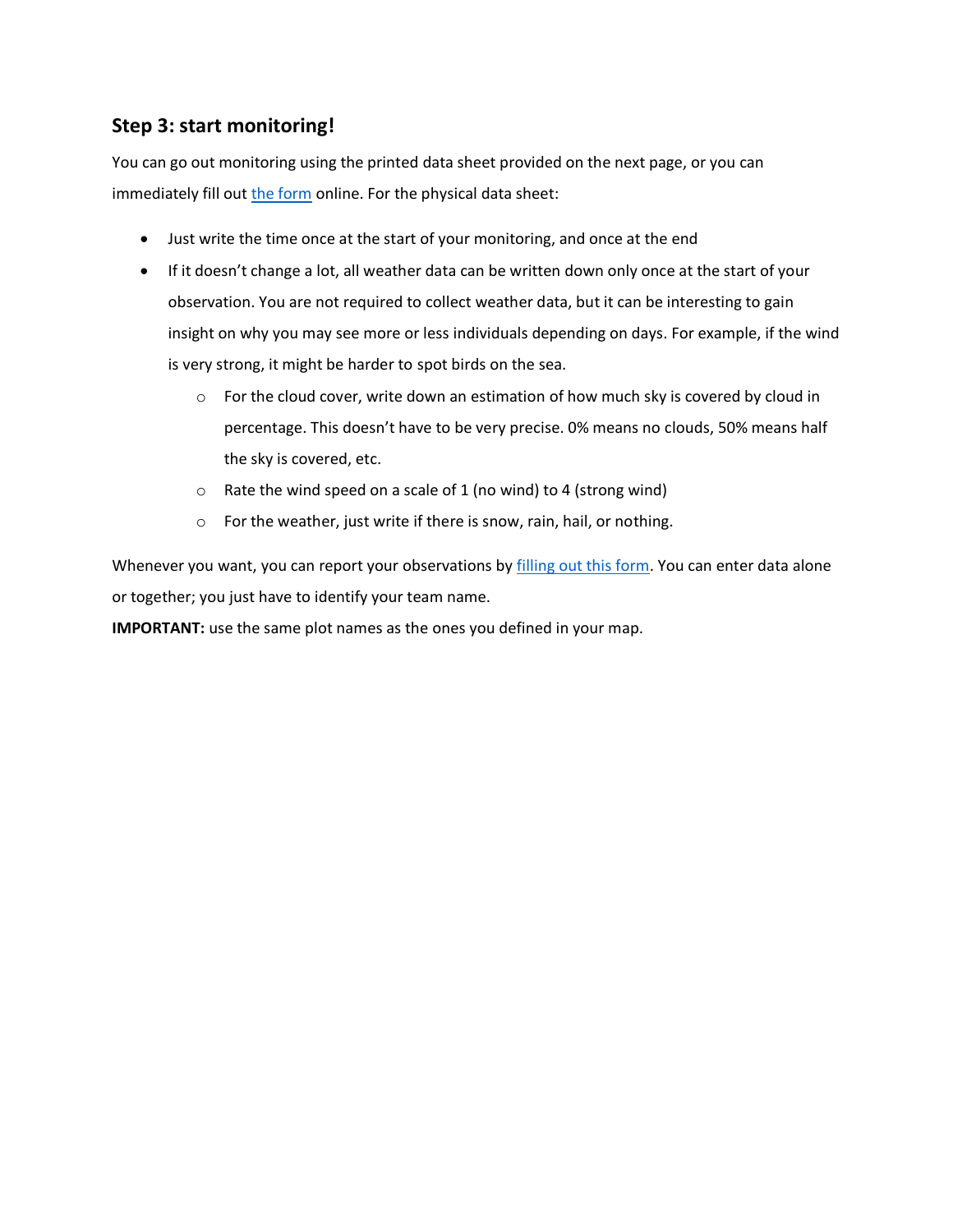|  |  |  |  |  |  |  |  |  | Date                                                                  |
|--|--|--|--|--|--|--|--|--|-----------------------------------------------------------------------|
|  |  |  |  |  |  |  |  |  | Monitoring<br>area                                                    |
|  |  |  |  |  |  |  |  |  | Time (start-<br>end)                                                  |
|  |  |  |  |  |  |  |  |  | Temp ( $^{\circ}$ C)                                                  |
|  |  |  |  |  |  |  |  |  | Sky covered<br>$\begin{bmatrix} 80 & 0 & 0 \ 0 & 0 & 0 \end{bmatrix}$ |
|  |  |  |  |  |  |  |  |  | Wind (1-4)                                                            |
|  |  |  |  |  |  |  |  |  | <b>Weather</b>                                                        |
|  |  |  |  |  |  |  |  |  | <b>Species</b>                                                        |
|  |  |  |  |  |  |  |  |  | Number of individuals                                                 |
|  |  |  |  |  |  |  |  |  | Comments                                                              |